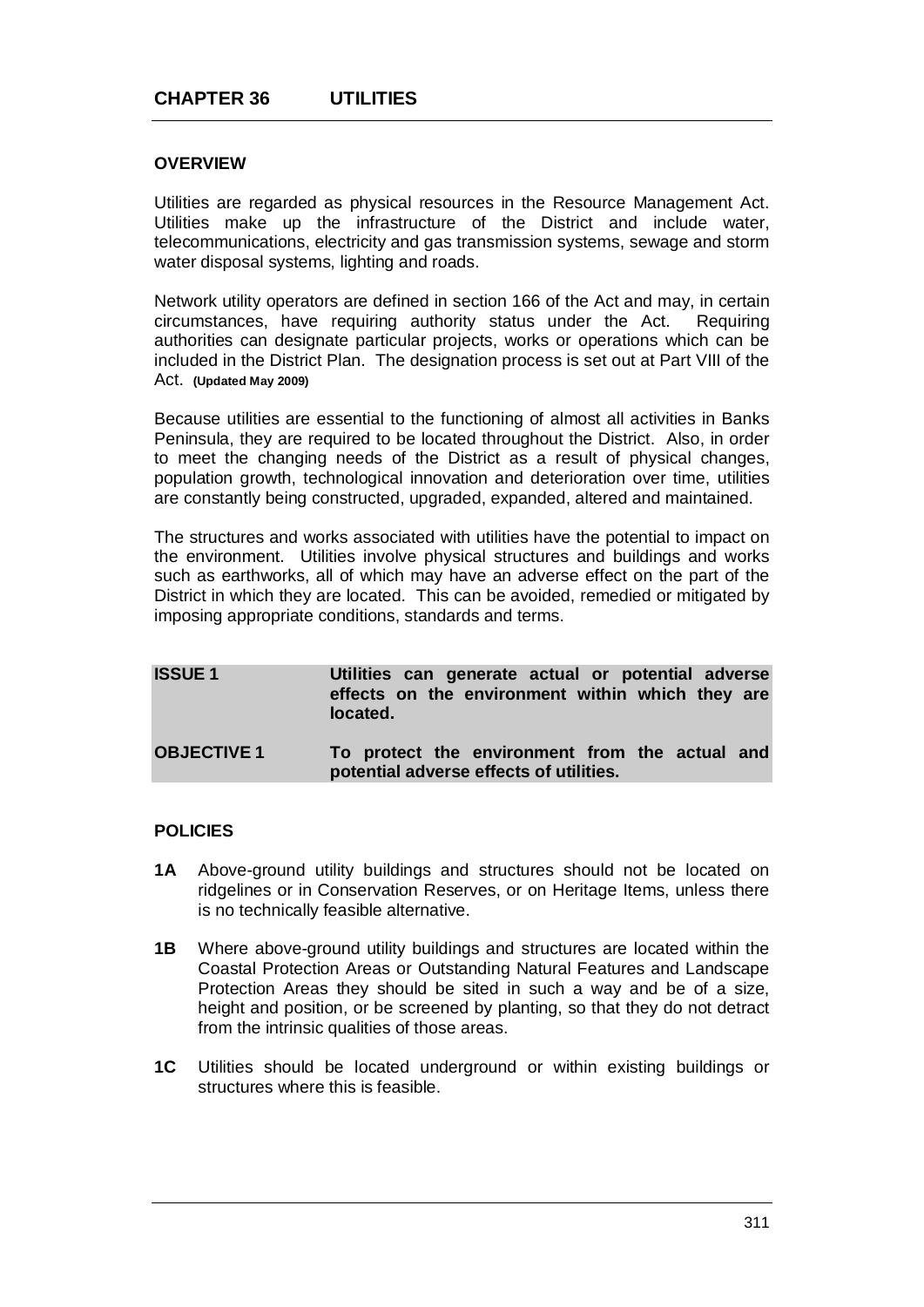- **1D** The co-siting and sharing of compatible facilities should be encouraged where technically and operationally feasible.
- **1E** Utilities should not require the removal of indigenous vegetation.
- **1F** Earthworks associated with any utility should not detract from any significant landforms.
- **1G** Earthworks associated with any utility should not create or exacerbate any soil erosion or slope instability.
- **1H** Screening by landscaping and other appropriate means should be used to avoid, remedy or mitigate the adverse visual effects of utilities.
- **1I** To avoid, remedy or mitigate actual or potential adverse effects arising from the use, provision, upgrading, repair, or maintenance of transport infrastructure.

# **EXPLANATION AND REASONS**

Utilities can involve the establishment of structures or the undertaking of activities such as earthworks. Structures and activities can result in adverse visual affects, the degradation of landscape amenity values, the disturbance of landforms and indigenous vegetation, and the creation or exacerbation of slope instability and soil erosion. The extent of such adverse effects depends on the nature, scale and location of the proposed utility and the sensitivity of the receiving environment. However, matters of technical or operational feasibility may influence the location and design of utility structures.

| <b>ISSUE 2</b>     | Large scale utility projects, works or operations may<br>be more appropriately undertaken in terms of a<br>designation in the Plan rather than through a<br>resource consent. |
|--------------------|-------------------------------------------------------------------------------------------------------------------------------------------------------------------------------|
| <b>OBJECTIVE 2</b> | To encourage the designation of more significant<br>utilities by network utility operators with requiring<br>authority status.                                                |

## **POLICY**

**2A** Utilities of a large scale and capacity, which are not allowed as a permitted or discretionary activity, should be designated.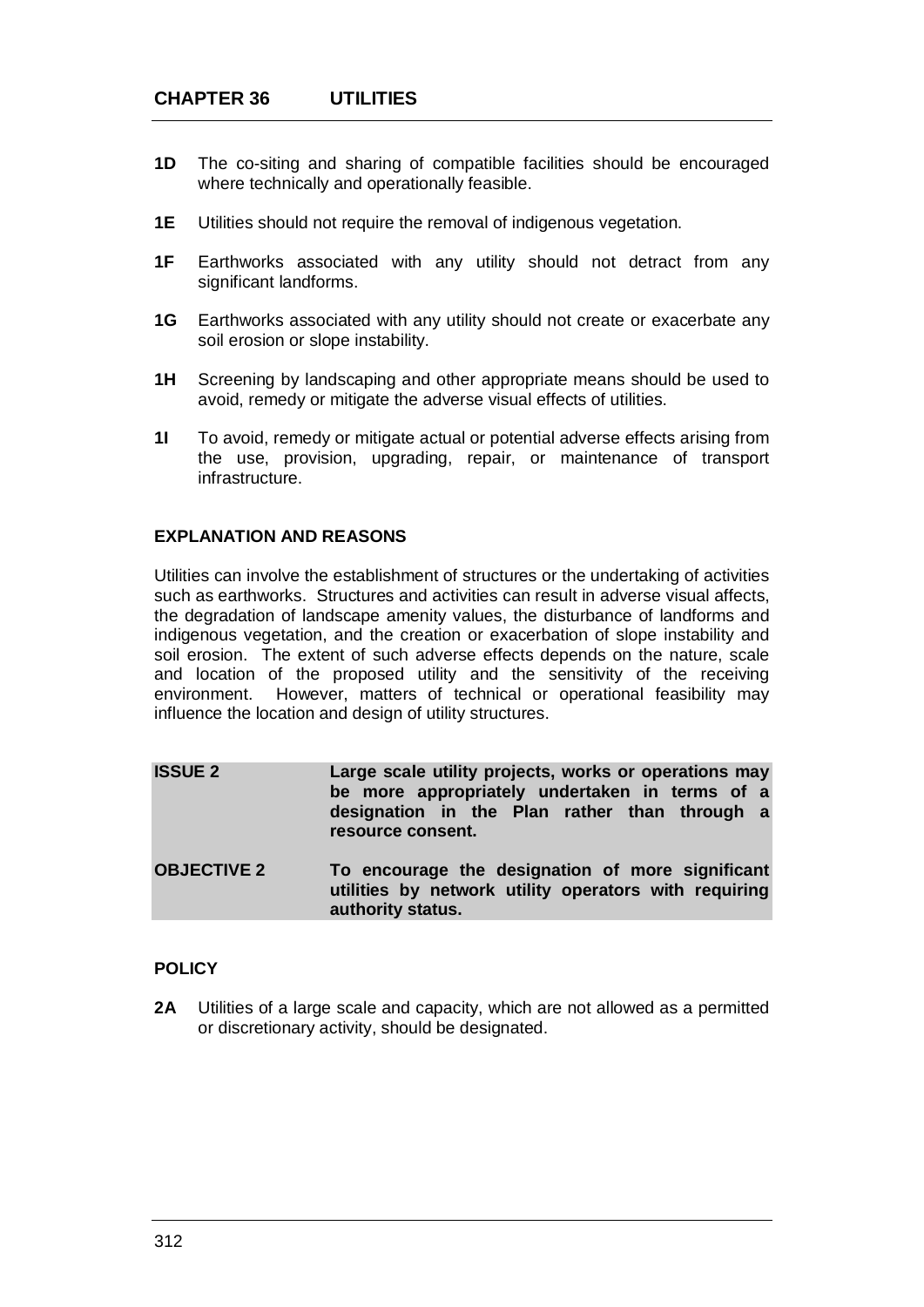# **EXPLANATION AND REASONS**

The designation procedure in Part VIII of the Act makes provision for public works and network utility operations. Designations are evaluated for the work or project to which they relate and in terms of their impact on the environment.

## **METHODS TO ACHIEVE OBJECTIVES AND POLICIES**

District Plan rules allowing utilities as permitted, restricted discretionary and discretionary activities where they comply with conditions, standards and terms aimed at avoiding, remedying or mitigating actual or potential adverse effects on the environment.

Note: These rules do not apply to the holder of an existing privilege under the Crown Minerals Act, for example Liquigas, provided that the holder is acting within the terms of the privilege.

### **RULES (Updated May 2009)**

These rules on utilities replace any zone rules which may otherwise apply to utilities in zones through which utilities pass, or within which they are sited unless specifically stated to the contrary in this chapter.

### **1. Permitted Activities**

a) All utilities are permitted activities in all areas of the District where they meet the conditions for permitted activities except in Rule 2, unless otherwise specified as a Controlled, Restricted Discretionary, or Discretionary Activity in this chapter.

#### **2. Conditions for Permitted Activities (Updated May 2009)**

#### 2.1 Earthworks

- a) The earthworks conditions for permitted activities in the relevant Zone shall apply, except for those identified in b) and c) below.
- b) Earthworks associated with the establishment of foundations for aboveground telecommunication and radiocommunication facilities.
- c) Earthworks for the undergrounding of utilities involving trenches shall be backfilled the same day as excavation, and final restoration shall be completed within 7 days of the trenching being completed. For large scale trenching work lasting more than 7 days, temporary restoration work shall be completed every 7 days.
- 2.2 Height and Size of Buildings and Structures
- (a) Except for utilities in the Residential Conservation Zone and Town Centre Zone, the height conditions for permitted activities in the relevant Zone shall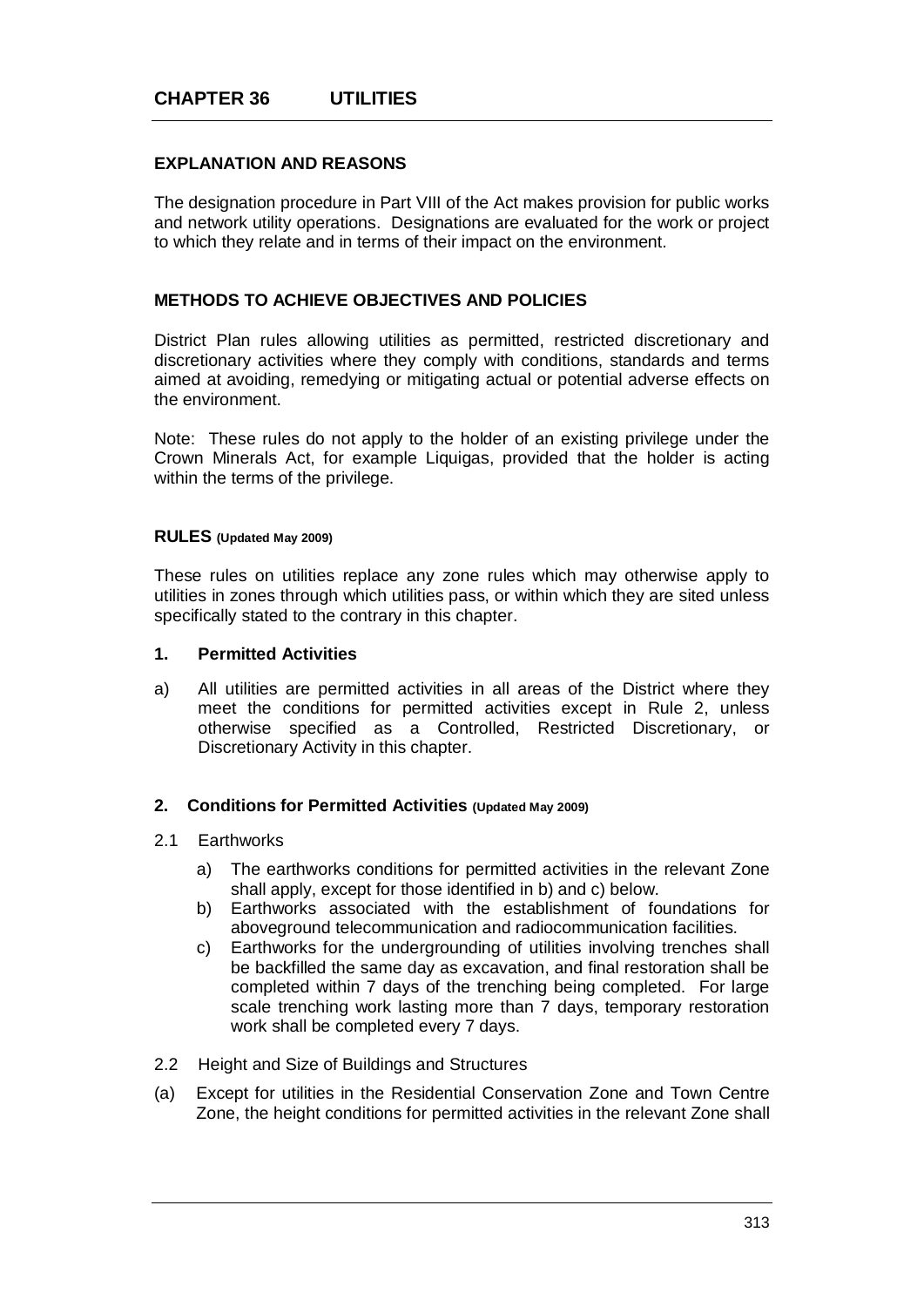apply to all utility structures other than those utility structures listed in b) and c) below.

- (b) For pole structures associated with utilities other than radiocommunication facilities (see (c) below), the maximum permitted height shall be 15 metres. Such pole structures are not required to comply with the Building Height in Relation to Boundary rule that may apply in the Various Zones.
- (c) For support structures associated with radiocommunication facilities (e.g. Masts and poles but excluding buildings) the following heights above ground level shall not be exceeded in the Zones listed below in (i), (ii) and (iii). Such support structures are not required to comply with the Building Height in Relation to Boundary rule that may apply in the Various Zones.
	- (i) 20 metres for Small Settlement, Papakainga, Residential, Rural-Residential and Akaroa Hillslope Zones (excluding Town Centre and Residential Conservation Zones), providing that the support structure is not located within 30 metres of a residential unit sited within any of the aforementioned zones (including the Town Centre and Residential Conservation Zones) and the support structure and antennas do not have a diameter greater than 0.4m.
	- (ii) 25 metres for Boat Harbour, and Industrial Zones providing that the support structure is not located within 30 metres of a residential unit sited within any of the zones referred to in rule 2.2(c)(i) above and the support structure does not have a diameter greater than 0.5m from a point 6m above ground level.
	- (iii) 30 metres for Rural Amenity Landscape (except Main Ridgelines), providing that:
		- The horizontal dimension of the support structure does not exceed more than 0.5m from a point 6m above ground level, and
		- The support structure shall be located a minimum of 30 vertical  $\overline{a}$ metres, measured at right angles from the highest point of the axis of the ridgeline on which it is located.
- 2.3 Yards
- (a) The yard conditions for permitted activities in the relevant Zone shall apply to above ground utility structures over 3 metres in height or  $10m^2$  in area.
- (b) Rule 2.3(a) shall not apply to the following:
	- (i) Equipment buildings associated with telecommunication facilities and radiocommunication facilities that are less than 3.5m in any horizontal direction in all zones other than the:
		- Town Centre
		- Residential Conservation,
		- Outstanding Natural Landscapes,
		- Coastal Natural Character Landscapes and  $\ddot{\phantom{a}}$
		- Main Ridgelines as identified within the Rural Amenity Landscape.
	- (ii) Support structures associated with radiocommnication facilities in all zones, other than in the Rural Amenity Landscapes where any support structure shall be setback 30m from an existing dwelling that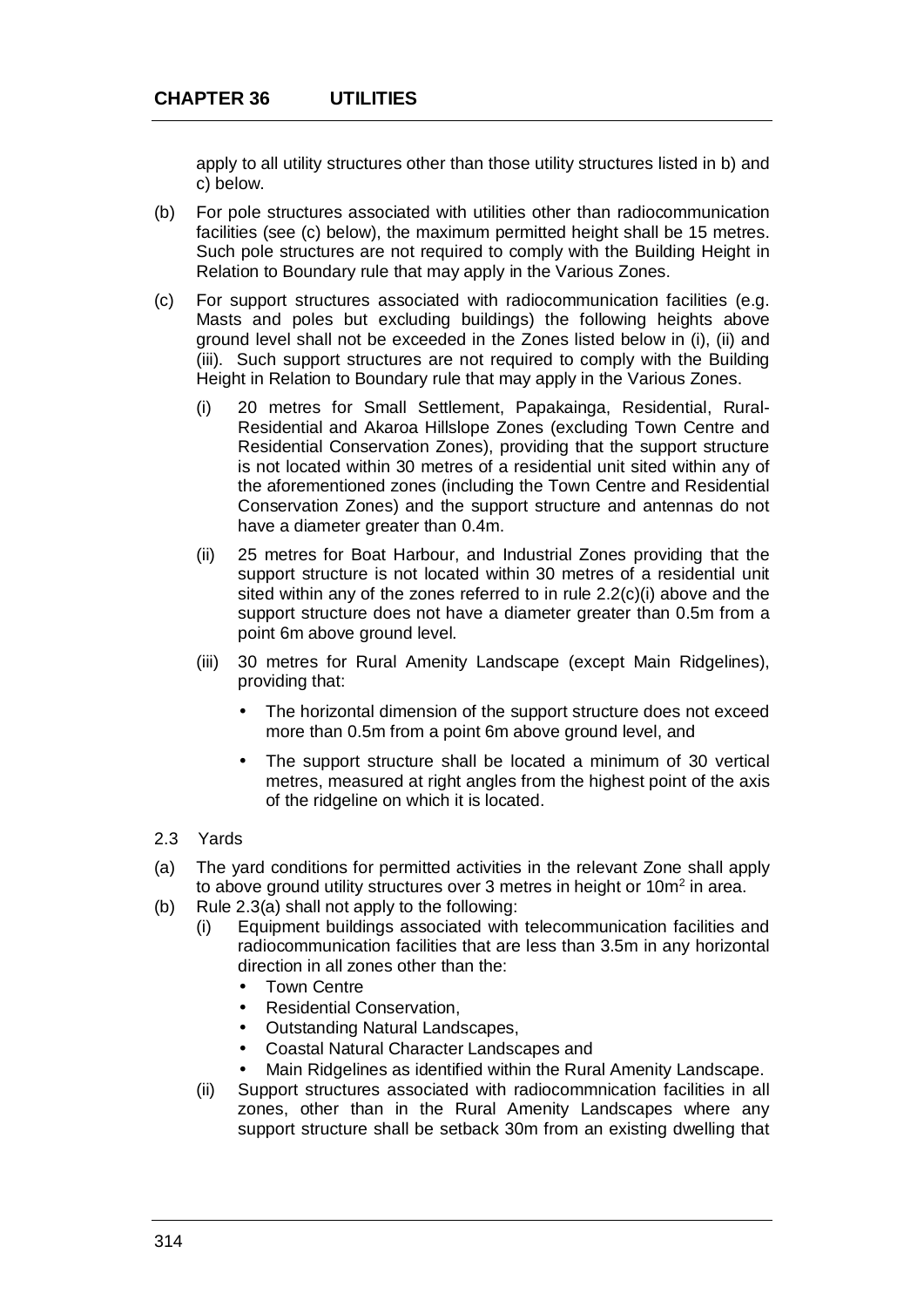is located on an adjoining site in different ownership to the site on which the utility is proposed.

- (c) In relation to any permanent natural surface water body, no buildings, earthworks or indigenous vegetation clearance associated with utilities shall be undertaken within the setbacks specified in the permitted activity yard standards for all other zones, other than for those utilities listed in (i) and (ii) below.
	- (i) Telecommunication facilities and radiocommunication facilities and pole structures for overhead lines, which are no closer than 7.5m from any permanent natural surface water body.
	- (ii) Below ground telecommunication facilities and electricity lines which are not required to be setback from any permanent natural surface water body as long as Rule 2.1(c) is complied with.
- 2.4 Protected Trees

Any utility structure or activity shall comply with the rules relating to protected trees.

2.5 Tree Clearance

There shall be no clearance of indigenous trees in any Rural Zone or Lakes Zone.

2.6 Overhead Lines

Extension of overhead lines in the Outstanding Natural Character and Coastal Natural Character Landscapes, Conservation Reserves, Residential Conservation and Town Centre Zones are permitted provided any extension of existing overhead lines incorporates a maximum of three new pole supports.

Any extension undertaken shall be deemed to be part of an existing overhead line once the extension has been installed for a 12-month period.

## 2.7 Hazardous Substances

All utility activities shall meet the standards for Hazardous substances for the relevant zone.

### 2.8 Screening

Any above ground utility (other than a telecommunication or radiocommunication facility) in the Residential Conservation and Town Centre Zones less than 1.8m in height and 6m² in area and which is clearly visible from the adjacent road frontage shall be screened with a 1.8m high solid fence and/or gate except that this rule shall not apply to any above ground utility that is less than 05m² in area.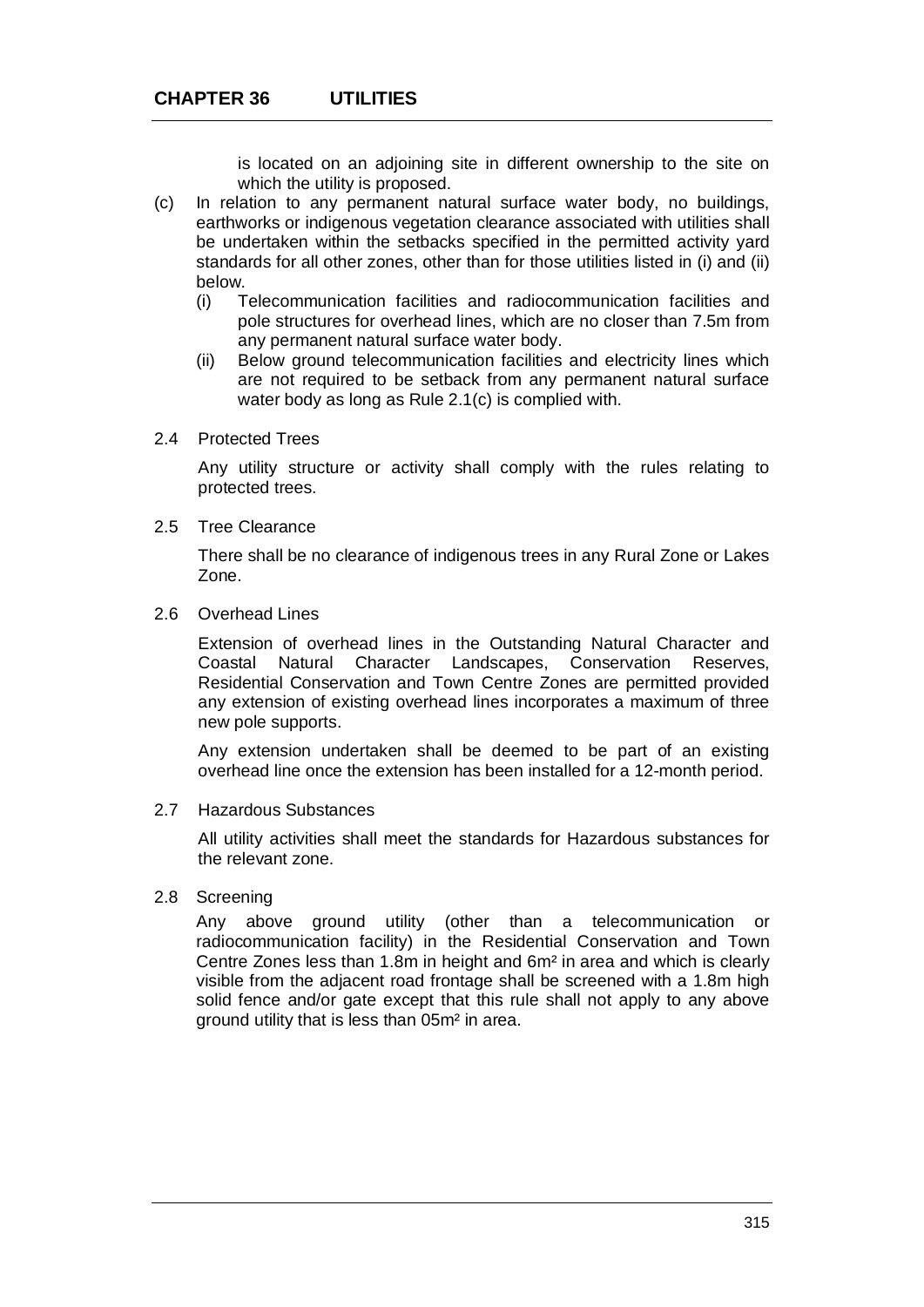## **3. Controlled Activities (Updated May 2009)**

The following utilities are controlled activities:

a) Any above ground telecommunication or radiocommunication facility in the Residential Conservation and Town Centre Zones (provided this shall not apply to dish antenna not exceeding 1 metre in diameter in the Residential Conservation and Town Centre zones).

In considering an application for a controlled activity, Council may impose conditions in relation to the following matters:

- Siting, design and location
- Colour
- Method of construction
- Earthworks and site restoration

## **4. Restricted Discretionary Activities (Updated May 2009)**

Unless provided for as a controlled activity in Rule 3, the following utilities are restricted discretionary activities:

a) An application must be made for a restricted discretionary activity for any permitted activity which does not comply with one or more of the standards for permitted activities in Rule 2.

## **5. Discretionary Activities (Updated May 2009)**

The following utilities are discretionary activities:

- a) Any above ground utility, other than those provided for in Rule 2.6, within Heritage Items, Recreational Reserves and Conservation Reserves Zones and the Outstanding Natural Landscapes, Coastal Natural Character Landscapes and Main Ridgelines as identified within the Rural Amenity Landscape.
- b) Any above ground utility structure, other than a telecommunication or radiocommunication facility and those provided for in Rule 2.6, in the Residential Conservation and Town Centre Zones which exceeds 1.8m in height and 6m² in area.

# **ASSESSMENT OF APPLICATIONS (Updated May 2009)**

#### **6. Controlled and Restricted Discretionary Activities**

Assessment of applications for controlled or restricted discretionary activities will be limited to that condition or conditions for permitted activities with which the proposal fails to comply. Applications will be assessed against the relevant objectives and policies for Utilities and the relevant Zone.